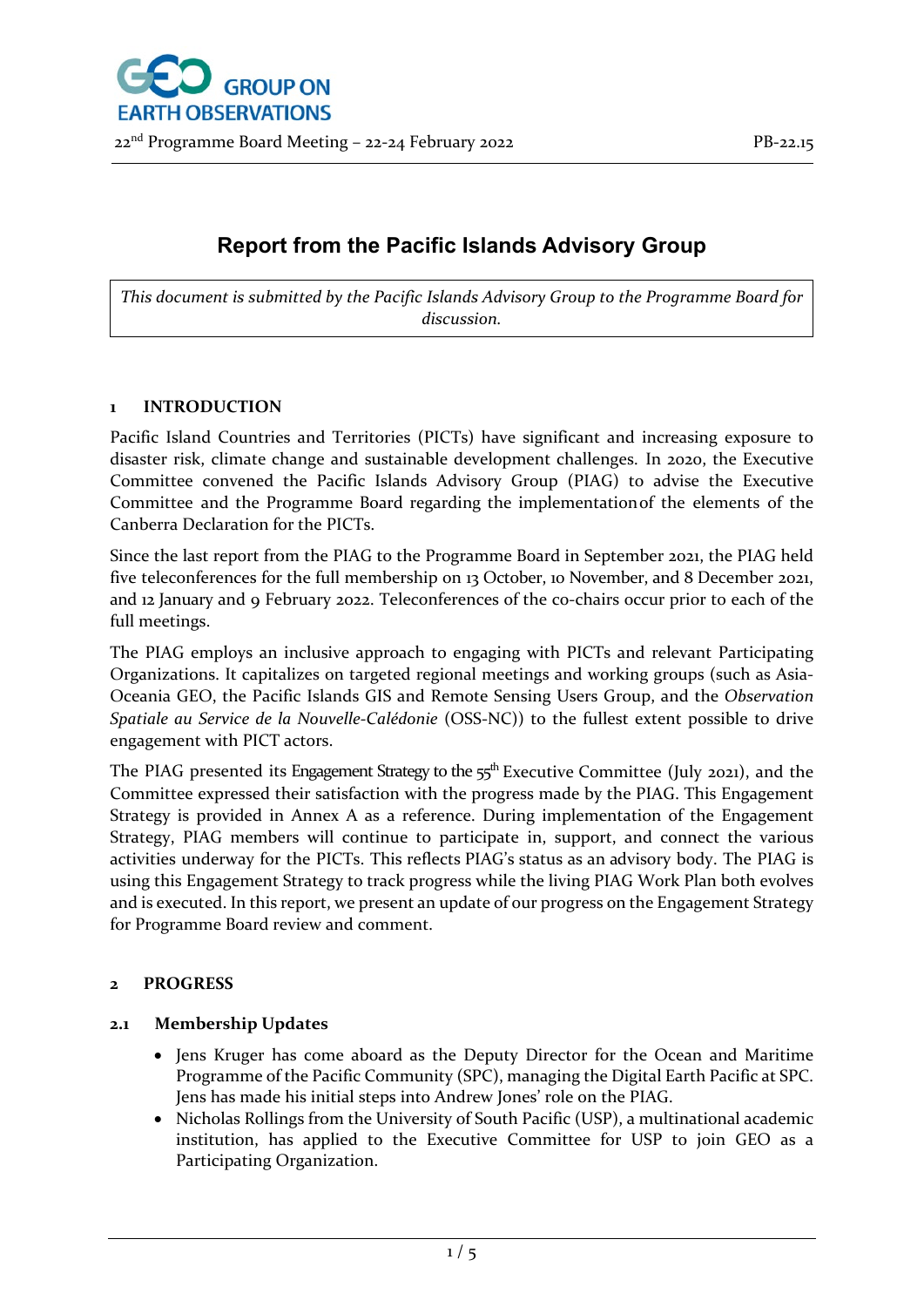### **2.2 Progress**

Since the previous Programme Board meeting, PIAG has made marked progress in terms of delivery against the five areas of Engagement Strategy focus. PIAG also has refined its detailed Work Plan as a living document to allow all members to easily track and update progress to individual items. The detailed Work Plan document is available on request to the PIAG co-leads or the GEO Secretariat.

Recent progress for each element of the Engagement Strategy is listed in Table 1. Completed efforts are presented in Table 2.

| <b>Area Of Focus</b> | Ongoing                                                                                                                                                                                                                                                                                                                                                                                                                                                                                                                                                                                                                                                                               |  |  |  |
|----------------------|---------------------------------------------------------------------------------------------------------------------------------------------------------------------------------------------------------------------------------------------------------------------------------------------------------------------------------------------------------------------------------------------------------------------------------------------------------------------------------------------------------------------------------------------------------------------------------------------------------------------------------------------------------------------------------------|--|--|--|
| <b>Scope</b>         | Development of guides to the GEO Work Plan (WP) for the Pacific, Directory of the Earth<br>Observation (EO) Ecosystem in the Pacific, and Capabilities Statement                                                                                                                                                                                                                                                                                                                                                                                                                                                                                                                      |  |  |  |
| <b>Consult</b>       | PICT based organisations present at each PIAG meeting, followed by discussion. December<br>2021 Nicholas Rollings (University of the South Pacific, USP) and January 2022 Kelly Haden<br>(United Nations Economic and Social Commission for Asia and the Pacific, UNESCAP).                                                                                                                                                                                                                                                                                                                                                                                                           |  |  |  |
| <b>Connect</b>       | Discussions on opportunities to engage the Pacific based academic and local Geographic<br>Information System (GIS) groups with the GEO WP<br>China and the Asia-Pacific Space Cooperation Organization (APSCO) will hold a training for<br>Asian and Pacific region/PICTs in May or June 2022 on EO satellite applications. Technical<br>training, including national government hosted (China) and regional organization-hosted<br>training via Geoscience and Remote Sensing Society (GRSS).<br>Active discussions and participation in setting up a regional Geographic Information System<br>and Remote Sensing (GIS&RS) event in Noumea scheduled from 28th Nov to 4th Dec 2022. |  |  |  |
| Align                | PIAG is working with member UNESCAP during their period of strategic planning and the<br>2022 Ministerial Conference to align frameworks for Asian and Pacific EO, e.g.<br>The Asia Pacific Plan of Action on Space Applications for Sustainable Development (2018-<br>2030)<br>4th Ministerial Conference on Space Applications for Sustainable Development in Asia and<br>the Pacific (27 Oct, Bali Indonesia)<br>PIAG is seeking opportunities to strengthen direct linkages between the PICTs and GEO<br>activities on Disaster Risk management<br>(Sendai Framework), Climate change, and Sustainable Development (UNSDGs)                                                       |  |  |  |
| <b>Advise</b>        | Drafting report to 58th Executive Committee meeting.                                                                                                                                                                                                                                                                                                                                                                                                                                                                                                                                                                                                                                  |  |  |  |

#### **Table 1. PIAG Progress**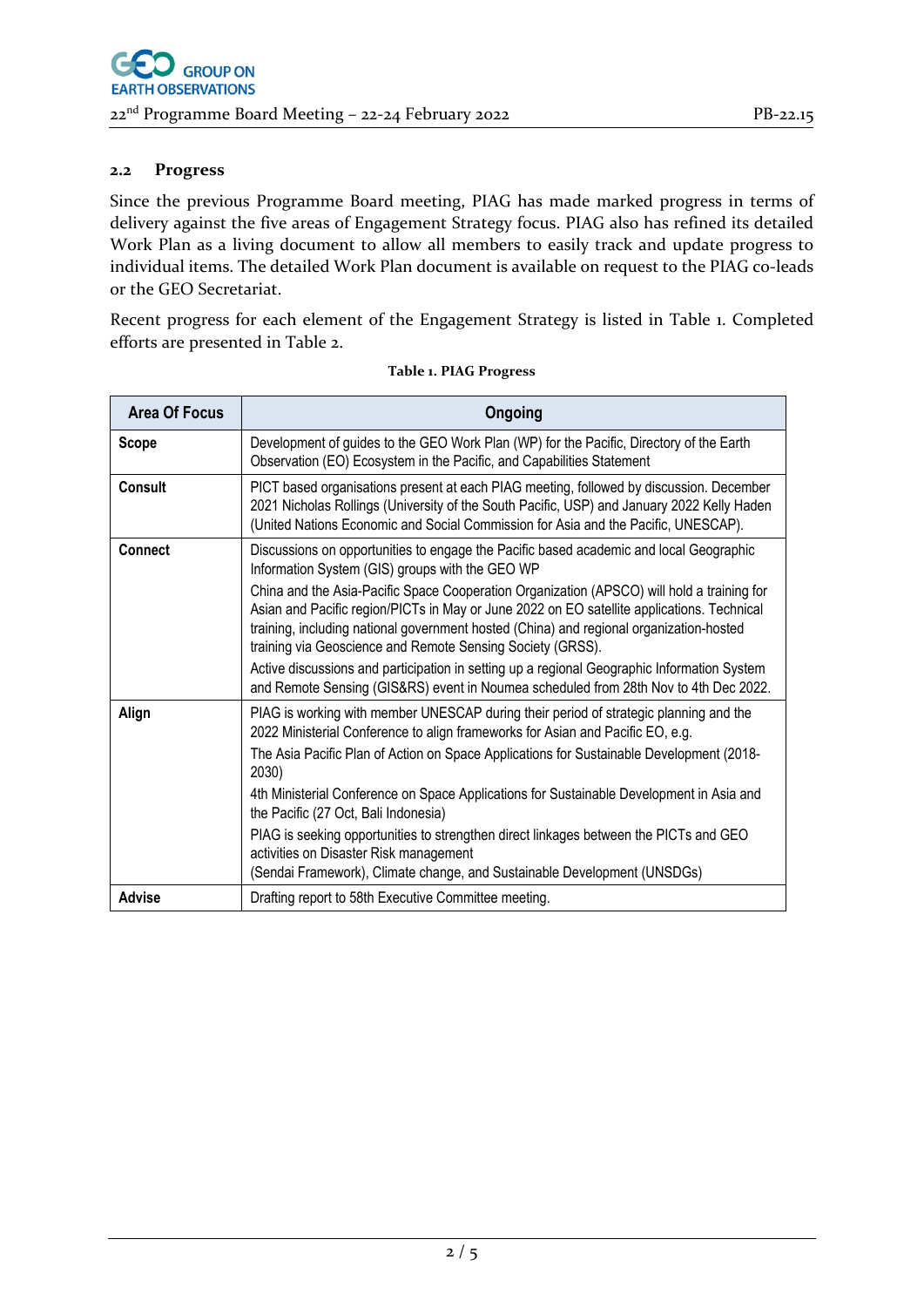22nd Programme Board Meeting – 22-24 February 2022 PB-22.15

| <b>Area Of Focus</b> | <b>Complete</b>                                                                                                                                                                                                                                                                                                                                                                                                                                                                                                                                                                                                                                                                                                                                                                                         |  |  |  |
|----------------------|---------------------------------------------------------------------------------------------------------------------------------------------------------------------------------------------------------------------------------------------------------------------------------------------------------------------------------------------------------------------------------------------------------------------------------------------------------------------------------------------------------------------------------------------------------------------------------------------------------------------------------------------------------------------------------------------------------------------------------------------------------------------------------------------------------|--|--|--|
| Scope                | Needs Assessment for DE Pacific complete and publicly published.                                                                                                                                                                                                                                                                                                                                                                                                                                                                                                                                                                                                                                                                                                                                        |  |  |  |
|                      | Compiled additional reports of prior EO needs assessments                                                                                                                                                                                                                                                                                                                                                                                                                                                                                                                                                                                                                                                                                                                                               |  |  |  |
|                      | Map GEO WP against needs of the PICTs including their regional organisations                                                                                                                                                                                                                                                                                                                                                                                                                                                                                                                                                                                                                                                                                                                            |  |  |  |
| <b>Consult</b>       | University of South Pacific, as a multinational university, applied to become a GEO Participating<br>Organization (PO)                                                                                                                                                                                                                                                                                                                                                                                                                                                                                                                                                                                                                                                                                  |  |  |  |
| <b>Connect</b>       | The 14 <sup>th</sup> Asia-Oceania GEO (AOGEO) Symposium, 10-12 November 2021. Special Session 2<br>organized by the PIAG: Satellite data for the Pacific Islands: Supplier and User perspectives. <sup>1</sup><br>Observation Spatiale au Service de la Nouvelle-Calédonie (OSS-NC), 2-4 November 2021. <sup>2</sup><br>Pacific GIS&RS User Conference, 22-23 November 2021.3<br>GEO Week 2021, 25 November 2021. Side Session: Charting the course to greater engagement<br>between GEO and the Pacific Islands. <sup>4</sup><br>The agreement on Satellite images cooperation to serve Small Island Developing States<br>(SIDS)/PICTs between the Food and Agriculture Organization of the United Nations (FAO) and<br>Land Satellite Remote Sensing Application Centre (LASAC) signed on 14 Dec 2021 |  |  |  |
| Align                | GEO PIAG had a virtual meeting with Asia-Pacific UNESCAP leaders on 3 Feb to discuss<br>upcoming UNESCAP events and strategic planning. Participants agreed to continue to explore the<br>opportunities.                                                                                                                                                                                                                                                                                                                                                                                                                                                                                                                                                                                                |  |  |  |

#### **Table 2. Progress Completed in Recent Months**

## **3 NEXT STEPS**

The PIAG is actively implementing the living Work Plan, as depicted in the Engagement Strategy. We are exploring multiple modes by which GEO and PICTs may engage. This is not limited to engagement on technical aspects of Earth observation, but also including other elements of the Pacific Islands EO ecosystem such as user-driven perspectives, and education and capacity building. All of these seek organic ways in which PICTs might find intuitive connection with GEO.

- The PIAG plans to deliver a draft Report to the  $58<sup>th</sup>$  Executive Committee meeting.
- Education and Capacity Building: An informal coalition of educators and academicians is forming within PIAG. These experts teach coursework and train Pacific Island students in geospatial science in institutions across the Pacific Islands. They are fostering experts who will help develop connections between the EO community, island EO users, and GEO. This connection with educational sector is crucial to empower the next generation of Pacific EO practitioners. Doing so will grow the Pacific GEO community.
- Discussion amongst PIAG members has highlighted the gap in regional satellite radar coverage needed to produce analysis-ready data for Disaster Risk Reduction (DRR), Sustainable Development Goals (SDGs), Climate Change, and other Work Programme elements with activity in the Pacific Islands. Cloud cover is a chronic impediment to electro-optical imaging, and many PICTs are regularly covered by clouds. Radar punches through cloud, but data currently are sparse. Thus, PIAG recognizes the need

<span id="page-2-0"></span><sup>1</sup> <https://aogeo.net/2021-14th/>

<span id="page-2-1"></span><sup>2</sup> <https://oss.nc/>

<span id="page-2-2"></span><sup>3</sup> <http://www.picgisrs.org/2021-conference-agenda/>

<span id="page-2-3"></span><sup>4</sup> [https://earthobservations.org/geoweek2021.php?t=full\\_schedule](https://earthobservations.org/geoweek2021.php?t=full_schedule)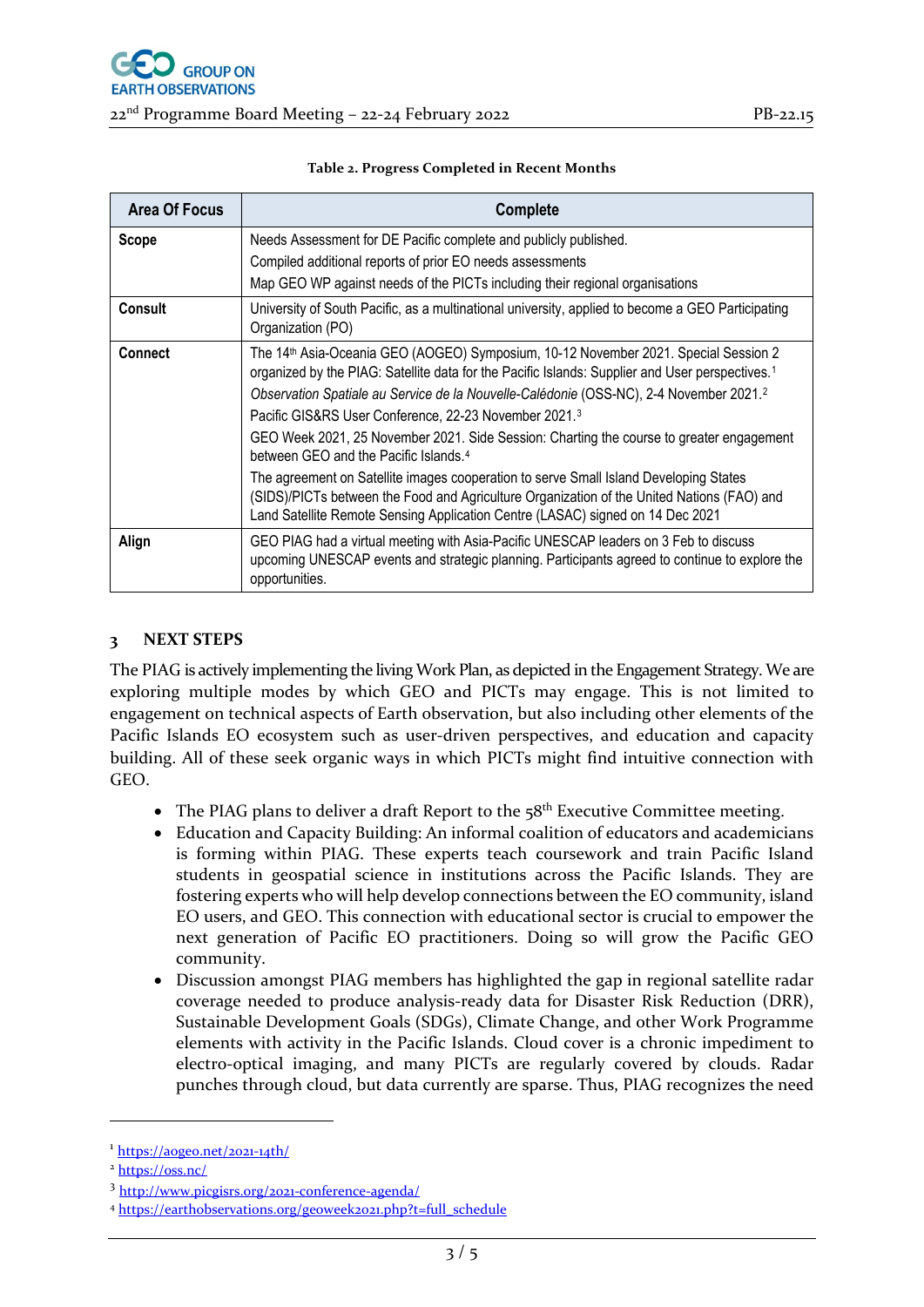to further encourage satellite data providers to include PICTs requirements and adjust their missions in order to collect over island landforms. This is an excellent example of an opportunity for GEO and its members to come together on a platform mission need.

• The PIAG is exploring ways for increasing GEO's outreach in the PICTs to demonstrate how GEO is addressing the global agendas, as well as fostering opportunities engagement of the PICTs and other organizations in the GEO Work Programme. For instance, raising awareness of the GEO engagement priorities – all highly relevant for the PICTs; and promoting how they can access free and open data and use many other resources through the GEO infrastructure.

## **4 VISIONING – THE WAY FORWARD**

The PIAG Charter is scheduled to sunset in late 2022. The group has built good momentum despite the pandemic and achieved and planned more activities. It recognizes that more needs to be done to attract greater engagement of Pacific Islands members, that the PIAG should remain inclusive, and that a somewhat informal format (self-organizing) where open and technical discussions are possible and fewer constraints is beneficial.

After consultation with PIAG members, we do not see the termination of the PIAG in 2022 as an option, given the energy and efforts towards building this community. On the contrary, we have begun to discuss our vision for the way ahead. We feel that a one- to two-year extension of the terms of reference, with delivery of a final report, will permit us to capitalize on the momentum, emerging collaborations, and large events planned for late 2022 such as the OSS in New Caledonia and the UNESCAP Ministerial Summit. The Report to the Executive Committee later in the year will include recommendations for continuing GEO support for the Pacific Islands in helping them further connect with Earth observation and environmental applications.